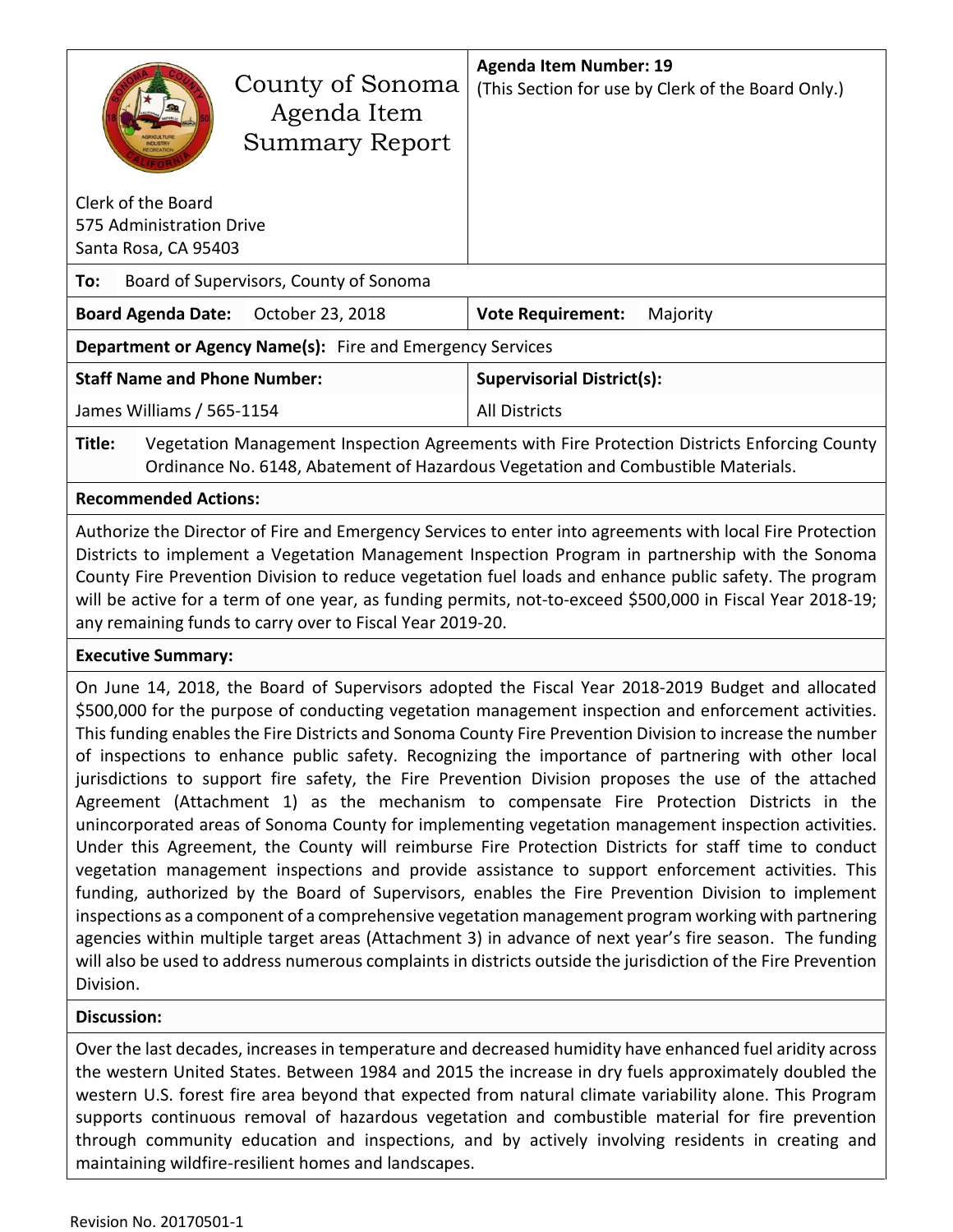There are a wide variety of specific factors that contribute to home ignition from wildland fire. Defensible space, especially when accomplished community-wide, is one of the most important means to prevent home ignition. Targeted inspections and enforcement are extremely effective means of educating residents, moving them to community-wide compliance. Communities where all properties are compliant with defensible space regulations can have significantly reduced risks to life and property in the event of wildfire.

Ultimately, property owners are required to maintain 100 feet of defensible space around buildings. This program will allow us to address the risk posed by overgrown vegetation near homes and on unimproved lots throughout the County.

On April 19, 2016, the Sonoma County Board of Supervisors ratified Ordinance No. 6148 requiring the abatement of hazardous vegetation and combustible materials, adding Chapter 13A to the Sonoma County Code. The purpose of this Ordinance is to support community safety and reduce the risks and threats associated with wildfire by ensuring that hazardous vegetation and combustible materials are removed on properties with buildings ("improved") and without buildings ("unimproved") in the unincorporated areas of Sonoma County. The Ordinance was implemented as a pilot inspection with enforcement program in two areas of the County (Fitch Mountain and the Mayacamas Volunteer Fire Department response area) for two years. This pilot inspection and enforcement program expired May 19, 2018, and the Ordinance is now applicable in the entire unincorporated county.

# **Using Ordinance No. 6148 in Conjunction with Sonoma County Fire Districts**

Effective May 19, 2018, at the expiration of the pilot program, the Ordinance became enforceable in the entire unincorporated County. The Sonoma County Fire Marshal has been in active communication with all Sonoma County Fire Districts to ascertain whether they would like to participate in the collaborative inspection program. Several Fire Districts have indicated interest and are in discussions with their governing boards and County staff to determine their level of participation.

For districts with whom Sonoma County Fire Prevention Division has current fire inspection agreements (Graton, Schell-Vista and Occidental), the Fire Prevention staff will conduct the vegetation management inspections. Whether inspections are conducted by local fire districts or Sonoma County Fire Prevention Division, abatement proceedings will be administered by Sonoma County Fire Prevention staff. Abatement proceedings consist of legal noticing to property owners, providing them an opportunity to appeal the inspection results, and if non-compliant, abating the property by cutting or removing the vegetation and combustible material that were the cause of violation, and billing the property owner for all costs associated with the abatement. If the bill is not paid by the property owner, a lien can be placed on the property to recover the cost of abatement.

# **Complaint-Driven Inspection Process**

Sonoma County Fire Prevention Staff has always inspected vegetation complaints in areas under its jurisdiction. Ordinance No. 6148 added an important enforcement component to bring properties into compliance and remove hazardous vegetation or combustible materials on a specific parcel. If a property is not under County Fire's jurisdiction, Staff will refer it to the local Fire District, who may carry out inspections.

Year-to-date, Staff have received 132 vegetation complaints—nearly double the number received last year (68). All 48 of the complaints received within the Fire Prevention Division's jurisdiction have been inspected; 23 of the inspected parcels were cleared after the first inspection and 25 have received a second notice of violation and will be abated unless either a hearing is requested or the property is brought into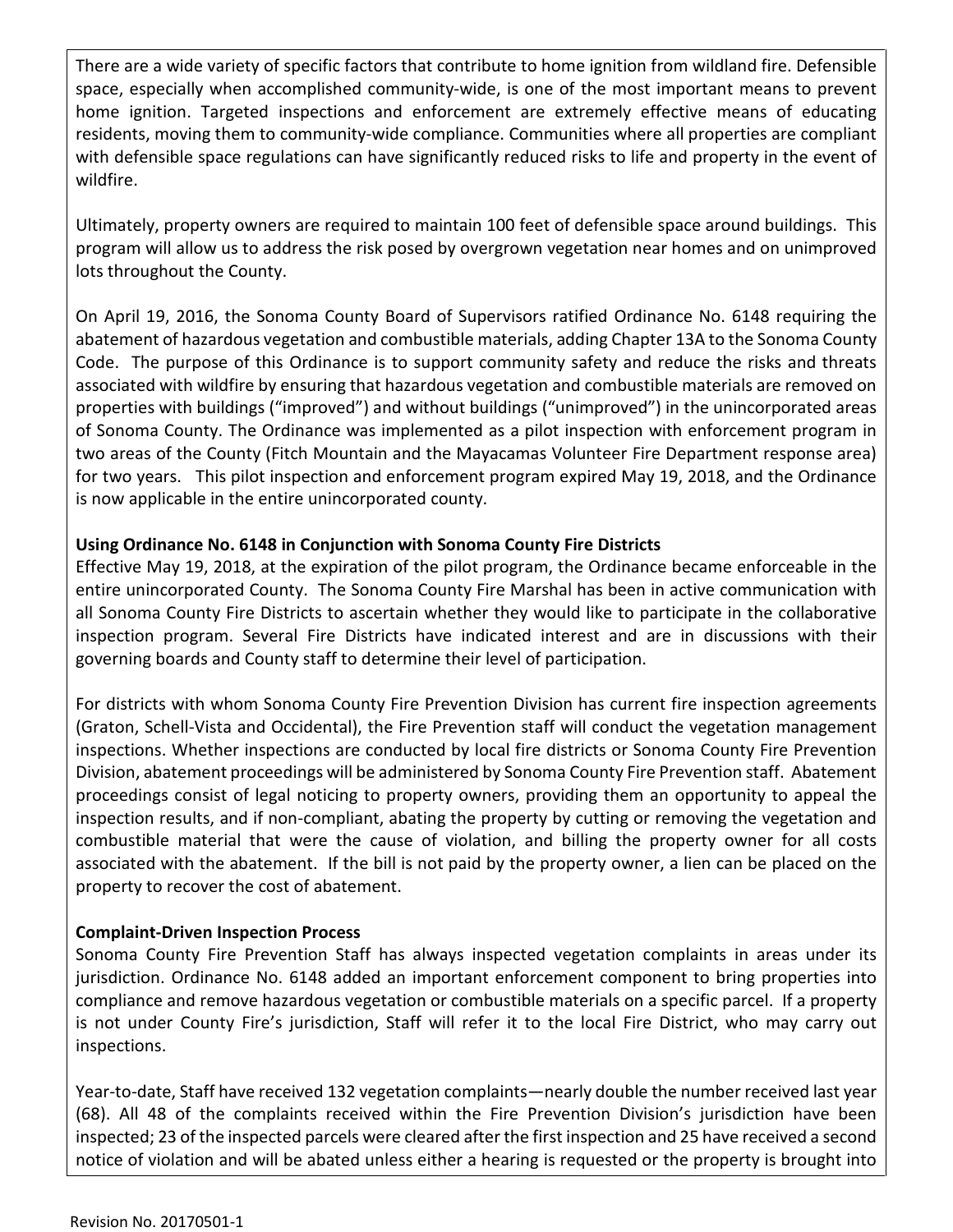compliance prior to the contractor arriving on-site to bring the property into compliance. In addition, Staff are following up with districts to identify inspection outcomes on the 84 parcels that were referred.

#### **Community-Wide Proactive Inspection Program**

In the spring of 2019, the Fire Prevention Division will begin proactive community-wide inspections in conjunction with fire agency partners that enter into agreements with the County. The areas to be inspected and specific number of properties will be identified in collaboration with the local Fire District and Sonoma County Fire Prevention Division. Staff is in the process of reviewing proposals received from CAL FIRE and will coordinate with fire agency partners to evaluate the best methodology for beginning a proactive community-wide inspection program. Staff will return in December or January with further details and recommendations, including potential funding sources from the state that have been recently enacted through legislation to support vegetation management and fire prevention efforts.

#### **Data Collection Process**

Inspection results will be tracked using a software program called "Collector App." Collector App is an ESRI GIS-based platform which provides inspectors with accurate maps and parcel data while they are in the field. During an inspection, all inspection information, including specific violations are entered into Collector App. All inspection data from Collector App is downloaded into Excel format, with any photos linked to the inspection. Sonoma County Fire Prevention Division will track and analyze all inspection data on a per-parcel and collective scale so progress can be monitored across all target inspection areas (Attachment 2).

#### **EDUCATIONAL AND COMMUNITY BENEFITS:**

A robust vegetation management inspection outreach program will take place in all supervisorial districts. We will use community meetings, social media and print media to announce upcoming inspections, and familiarize residents with defensible space requirements so they know what to do before the inspection program begins. An inspection program provides the opportunity for fire officials to explain actions that will improve wildfire safety while allowing residents to ask specific questions about their property. Information delivered by a fire inspector is more likely to be understood and acted upon. In the future, adding funding for a robust communications and public outreach component will further enhance the educational benefits of the inspection program. The best results of fire prevention in the Wildland Urban Interface will be achieved when entire communities have embraced the concept of defensible space. This is especially valuable in areas where house to house ignition during a wildfire is a concern.

#### **SUMMARY**

This report seeks authorization for the Director of Fire and Emergency Services to enter into agreements for a term of one year, as funding permits, not-to-exceed \$500,000. Staff anticipates approximately \$75,000 will be expended, to address existing and future complaints through the end of 2018. The remaining balance will be available for proactive inspections in targeted areas to be completed before the end of the fiscal year. Staff will return to the Board in December 2018 or January 2019 for consideration of Inspection Program proposals developed by CAL FIRE and the proposal developed by County Staff working with local Fire Protection Districts.

#### **Prior Board Actions:**

07/11/2017: Accepted Update on Vegetation Management Ordinance 04/19/2016: Ratified Ordinance No. 6148 Requiring the Abatement of Hazardous Vegetation and Combustible Materials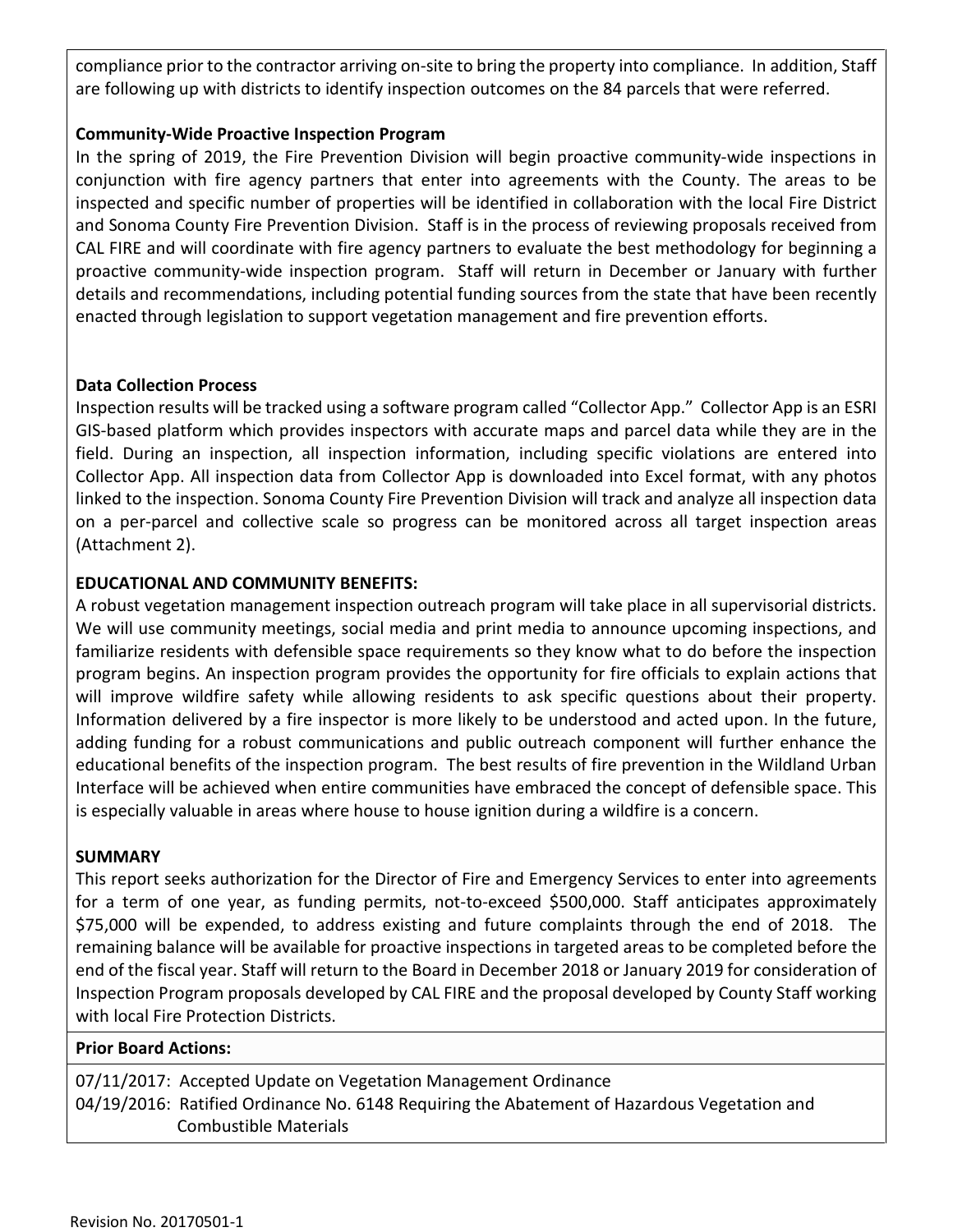| This Agreement provides for vegetation inspection services by Fire Protection Districts in the<br>unincorporated portions of Sonoma County to reduce risks to life, property, and the environment.                                                                      |                                                                                                                  |       |            |  |  |  |  |  |
|-------------------------------------------------------------------------------------------------------------------------------------------------------------------------------------------------------------------------------------------------------------------------|------------------------------------------------------------------------------------------------------------------|-------|------------|--|--|--|--|--|
|                                                                                                                                                                                                                                                                         | <b>Fiscal SummaryFiscal Summary</b>                                                                              |       |            |  |  |  |  |  |
| FY 18-19<br>FY 19-20<br>FY 20-21<br><b>Adopted</b><br>Projected<br>Projected<br><b>Expenditures</b>                                                                                                                                                                     |                                                                                                                  |       |            |  |  |  |  |  |
| \$500,000<br><b>Budgeted Expenses</b><br>$-0-$                                                                                                                                                                                                                          |                                                                                                                  |       |            |  |  |  |  |  |
| <b>Additional Appropriation Requested</b>                                                                                                                                                                                                                               |                                                                                                                  |       |            |  |  |  |  |  |
| <b>Total Expenditures</b>                                                                                                                                                                                                                                               | \$500,000                                                                                                        | -0-   | -0-        |  |  |  |  |  |
| <b>Funding Sources</b>                                                                                                                                                                                                                                                  |                                                                                                                  |       |            |  |  |  |  |  |
| General Fund/WA GF                                                                                                                                                                                                                                                      | \$500,000                                                                                                        | $-0-$ | $-0-$      |  |  |  |  |  |
| State/Federal                                                                                                                                                                                                                                                           |                                                                                                                  |       |            |  |  |  |  |  |
| Fees/Other                                                                                                                                                                                                                                                              |                                                                                                                  |       |            |  |  |  |  |  |
| Use of Fund Balance                                                                                                                                                                                                                                                     |                                                                                                                  |       |            |  |  |  |  |  |
| Contingencies                                                                                                                                                                                                                                                           |                                                                                                                  |       |            |  |  |  |  |  |
| <b>Total Sources</b>                                                                                                                                                                                                                                                    | \$500,000                                                                                                        |       | -0-<br>-0- |  |  |  |  |  |
| <b>Narrative Explanation of Fiscal Impacts:</b>                                                                                                                                                                                                                         |                                                                                                                  |       |            |  |  |  |  |  |
| The total cost of the agreements will not exceed \$500,000. Funding for this program were authorized on<br>June 11, 2018, and are budgeted for in the 2018-2019 budget. Options for sustainable funding will need to<br>be identified during the period of performance. |                                                                                                                  |       |            |  |  |  |  |  |
|                                                                                                                                                                                                                                                                         | <b>Staffing Impacts</b>                                                                                          |       |            |  |  |  |  |  |
| <b>Position Title</b><br>(Payroll Classification)                                                                                                                                                                                                                       | <b>Monthly Salary</b><br><b>Additions</b><br><b>Deletions</b><br>(Number)<br>(Number)<br>Range<br>$(A - I Step)$ |       |            |  |  |  |  |  |
| <b>Narrative Explanation of Staffing Impacts (If Required):</b>                                                                                                                                                                                                         |                                                                                                                  |       |            |  |  |  |  |  |
| None.                                                                                                                                                                                                                                                                   |                                                                                                                  |       |            |  |  |  |  |  |
| <b>Attachments:</b>                                                                                                                                                                                                                                                     |                                                                                                                  |       |            |  |  |  |  |  |
| Agreement (A1); Vegetation Management Inspector Application (A2); List of Agencies (A3)                                                                                                                                                                                 |                                                                                                                  |       |            |  |  |  |  |  |
| Related Items "On File" with the Clerk of the Board:                                                                                                                                                                                                                    |                                                                                                                  |       |            |  |  |  |  |  |
| None.                                                                                                                                                                                                                                                                   |                                                                                                                  |       |            |  |  |  |  |  |

S:\BOS AGENDA\Fire\Fire Ordinances\10-23-2018 FES Veg Mgmt Insp Agrees\10-23-2018 Veg Mgmt Insp Agrees\_Summ.docx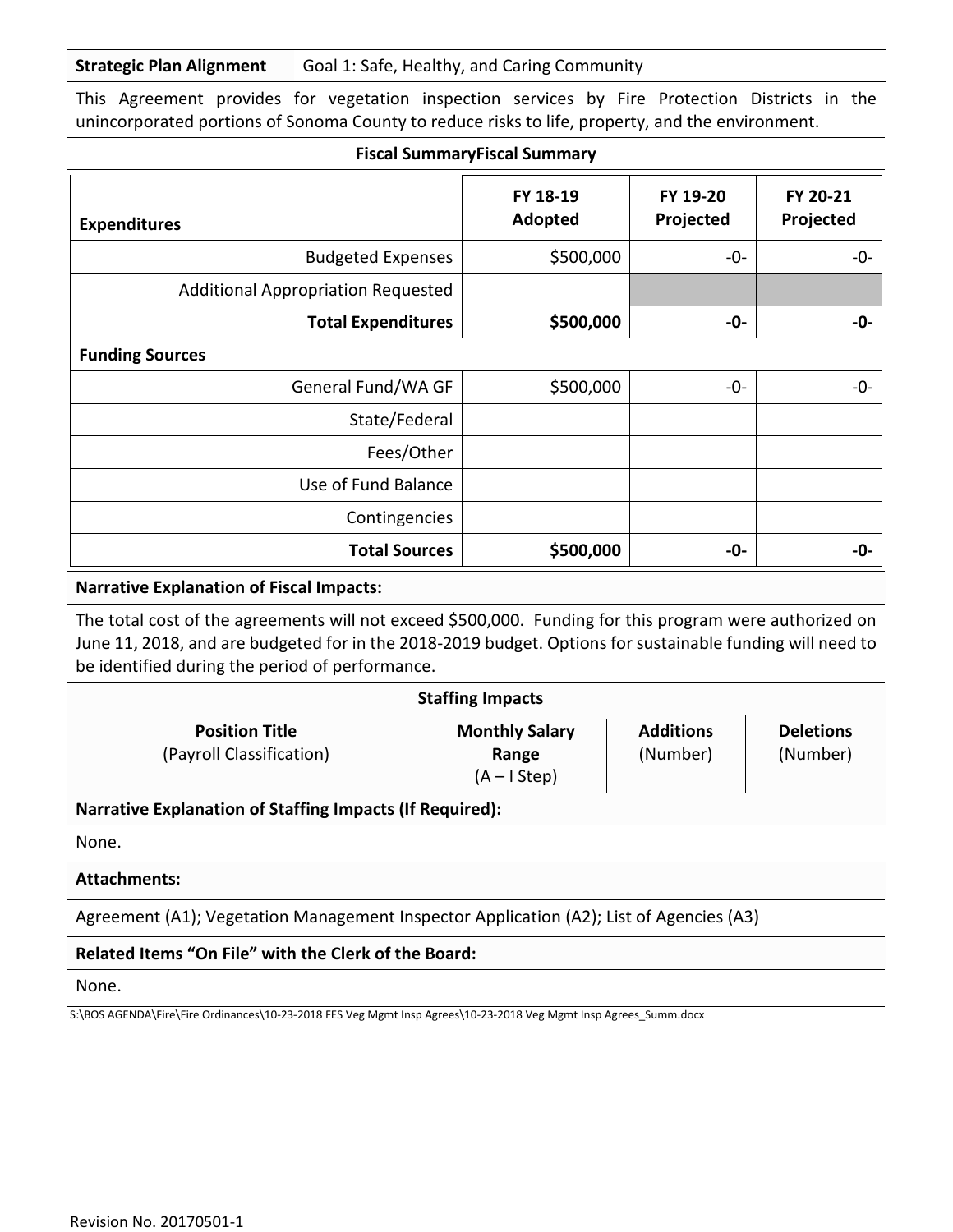# **AGREEMENT BY AND BETWEEN \_\_\_\_\_\_\_\_\_\_\_\_\_\_ PROTECTION DISTRICT AND THE COUNTY OF SONOMA FOR HAZARDOUS VEGETATION PROGRAM**

This Agreement is made and entered into this \_\_\_\_\_ day of \_\_\_\_\_\_\_\_, 2018, by and between \_\_\_\_\_\_\_\_\_\_\_\_\_\_\_Fire Protection District, a public entity ("District"), and the County of Sonoma, a political subdivision of the State of California ("County").

# **RECITALS**

- A. County has adopted Chapter 13A of its municipal code entitled, "Abatement of Hazardous Vegetation and Combustible Material."
- B. Pursuant to in authority conferred in Chapter 13A, Sections 13A-3(d) and 13A-5(b) of the County of Sonoma's Municipal Code, the County Fire Chief can delegate to Chiefs of local Fire Protection Districts the authority to enforce the County of Sonoma's Hazardous Vegetation Ordinance to the within the territory of their Fire Protection District.
- C. The County Fire Chief deems is advisable to delegate such authority to the Chief of \_\_\_\_\_\_\_\_\_ Fire Protection District to enforce Chapter 13A of the County of Sonoma's Municipal Code.
- D. The delegation described above confers on the Chief of Fire Protection District the authority to conduct inspections of properties within the territory of \_\_\_\_\_\_\_\_\_\_\_\_\_\_ Fire Protection District for compliance with the County's Hazardous Vegetation Ordinance pursuant to Section 13A-5(c) of the County of Sonoma Municipal Code, and to issue Notices of Violation and Orders to Abate pursuant to Sections 13A-7(a) and (b) of the County of Sonoma Municipal Code.
- E. The Chief of Fire Protection District is willing to accept the above described delegation on the terms and conditions of this Agreement.

#### **AGREEMENT**

# 1. **RECITALS**.

1.1. All of the foregoing recitals are true and correct.

#### 2. **DISTRICT'S RESPONSIBILITIES.**

DISTRICT shall complete the following:

2.1 Scope of Work. District agrees to conduct inspections of properties within the territory of \_\_\_\_\_\_\_\_\_\_\_\_\_\_ Fire Protection District for compliance with the County's Hazardous Vegetation Ordinance pursuant to Section 13A-5(c) of the County of Sonoma Municipal Code, and to issue Notices of Violation and Orders to Abate pursuant to Sections 13A-7(a) and (b) of the County of Sonoma Municipal Code.

County and District shall collaboratively work to develop a work program to proactively identify priority parcels for inspection prior to the District inspecting properties or expending funds.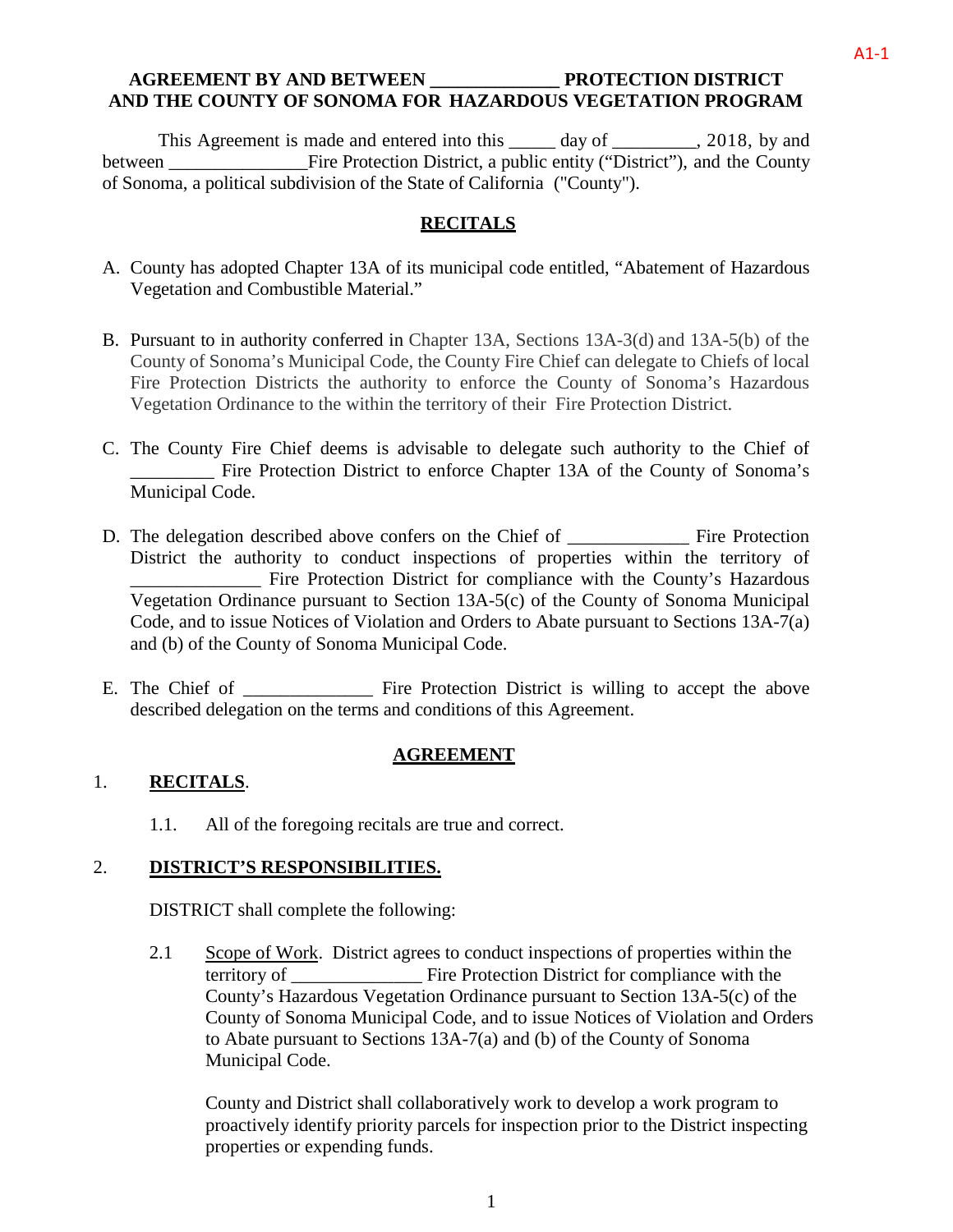2.2 Services Not Included*.* The Scope of Work of this Agreement *does not* include conducting summary abatements of any public nuisance pursuant to Section 13A-6 of the County of Sonoma Municipal Code. If District determines a violation of the County's Hazardous Vegetation Ordinance constitutes a public nuisance, District shall refer that violation to County immediately and the County will determine the need to utilize the summary abatement proceeding. If the County determines summary abatement proceedings are warranted, those proceedings will be conducted by the County.

Additionally, County will continue to implement the appeals hearing process pursuant to Section 13A-7(c), the abatement process pursuant to Sections 13A-7(d) – (f), and the pursuit of other remedies pursuant to Section 13A-9 of the County of Sonoma Municipal Code. If District receives any written request for an appeal hearing pursuant to Section 13A-7(c)(2) of the County of Sonoma Municipal Code, District shall forward such request to County immediately.

- 2.3 Indemnification. District agrees to accept all responsibility for loss or damage to any person or entity, including the County of Sonoma , and to indemnify, hold harmless, and release the County of Sonoma and its officers, agents, and employees, from and against any actions, claims, damages, liabilities, disabilities, or expenses, that may be asserted by any person or entity, including District, that arise out of, pertain to, or relate to District's or its agents', employees', contractors', subcontractors', or invitees' performance or obligations under this Agreement. District agrees to provide a complete defense for any claim or action brought against the County of Sonoma based upon a claim relating to District's or its agents', employees', contractors', subcontractors', or invitees' performance or obligations under this Agreement. District's obligations under this Paragraph apply whether or not there is concurrent or contributory negligence on the part of the County of Sonoma, but, to the extent required by law, excluding liability due to conduct of the County of Sonoma. The County of Sonoma shall have the right to select its legal counsel at District's expense, subject to District's approval, which shall not be unreasonably withheld. This indemnification obligation is not limited in any way by any limitation on the amount or type of damages or compensation payable to or for District or its agents under workers' compensation acts, disability benefits acts, or other employee benefit acts.
- 2.4 Statutory Compliance/Living Wage Ordinance. District agrees to comply, and to ensure compliance by its subconsultants or subcontractors, with all applicable federal, state and local laws, regulations, statutes and policies, including but not limited to the County of Sonoma Living Wage Ordinance, applicable to the services provided under this Agreement as they exist now and as they are changed, amended or modified during the term of this Agreement. Without limiting the generality of the foregoing, District expressly acknowledges and agrees that this Agreement may be subject to the provisions of Article XXVI of Chapter 2 of the Sonoma County Code, requiring payment of a living wage to covered employees. Noncompliance during the term of the Agreement will be considered a material breach and may result in termination of the Agreement or pursuit of other legal or administrative remedies.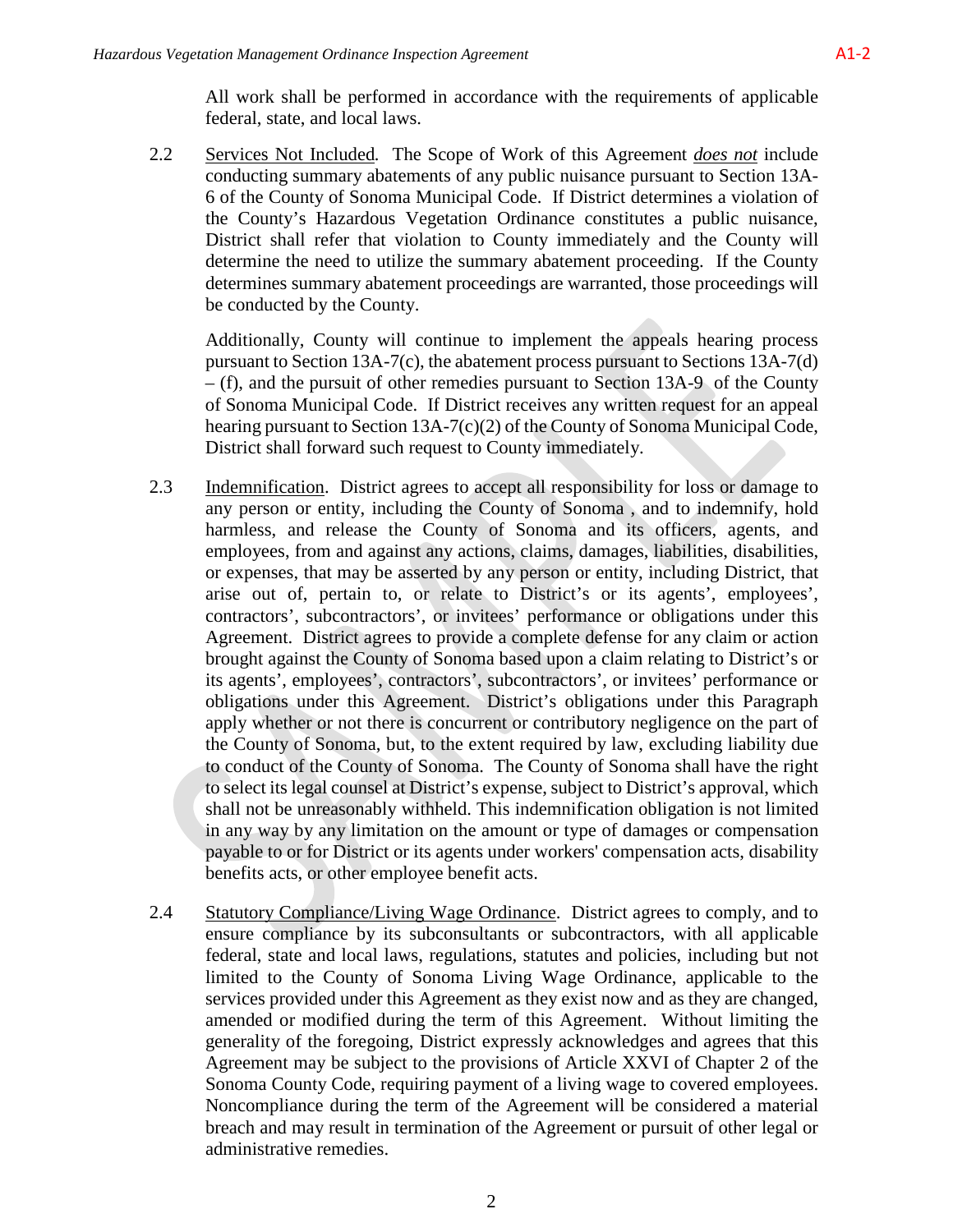2.5 Insurance. With respect to performance of work under this Agreement, District shall maintain and shall require all of its subcontractors, consultants, and other agents to maintain, insurance as described in Exhibit A, which is attached hereto and incorporated herein by this reference.

# 3. **PAYMENT AND TERM.**

- 3.1 District shall be paid on a time and material/expense basis at the rate of \$53.00 per hour, provided, however, that total payments to District shall not exceed \$\_\_\_\_\_\_\_\_\_\_ without the prior written approval of County. District shall submit its bills in arrears on a monthly basis in a form approved by County's Auditor and the Head of the Fire and Emergency services Department.
- 3.2 Unless otherwise noted in this Agreement, payments shall be made within the normal course of County business after presentation of an invoice. The invoice shall show or include: (i) the task(s) performed; (ii) the time in quarter hours devoted to the task(s); (iii) the hourly rate or rates of the persons performing the task(s); and (iv) copies of receipts for reimbursable materials/expenses, if any. Expenses not expressly authorized by the Agreement shall not be reimbursed.
- 3.3 Pursuant to California Revenue and Taxation code (R&TC) Section 18662, the COUNTY shall withhold seven percent of the income paid to DISTRICT for services performed within the State of California under this agreement, for payment and reporting to the California Franchise Tax Board, if DISTRICT does not qualify as: (1) a corporation with its principal place of business in California, (2) an LLC or Partnership with a permanent place of business in California, (3) a corporation/LLC or Partnership qualified to do business in California by the Secretary of State, or (4) an individual with a permanent residence in the State of California.

If District does not qualify, County requires that a completed and signed Form 587 be provided by the District in order for payments to be made. If District is qualified, then the County requires a completed Form 590. Forms 587 and 590 remain valid for the duration of the Agreement provided there is no material change in facts. By signing either form, the District agrees to promptly notify the County of any changes in the facts. Forms should be sent to the County pursuant to Paragraph 5.10. To reduce the amount withheld, District has the option to provide County with either a full or partial waiver from the State of California.

3.4 Term of Agreement. The term of this Agreement shall be from July, 1, 2018 to June 30, 2020, or upon exhaustion of the funds described in Paragraph 3.1, whichever occurs earlier, unless terminated earlier in accordance with the provisions of Article 5 below.

# 4. **TERMINATION**.

4.1 Termination Without Cause. Notwithstanding any other provision of this Agreement, at any time and without cause, County shall have the right, in its sole discretion, to terminate this Agreement by giving 5 days written notice to District.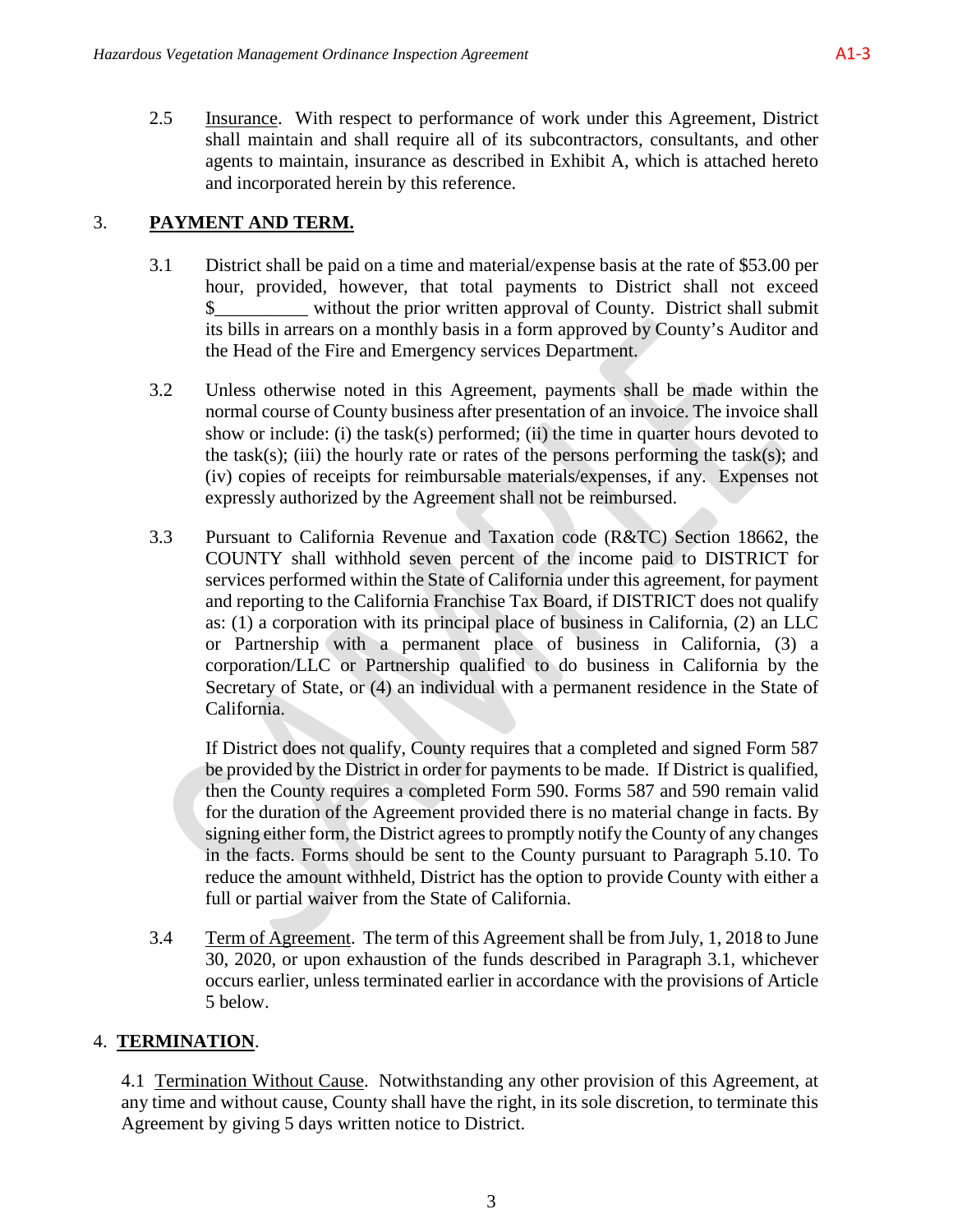4.2 Termination for Cause. Notwithstanding any other provision of this Agreement, should DISTRICT fail to perform any of its obligations hereunder, within the time and in the manner herein provided, or otherwise violate any of the terms of this Agreement, County may immediately terminate this Agreement by giving District written notice of such termination, stating the reason for termination.

4.3 Payment Upon Termination. Upon termination of this Agreement by County, District shall be entitled to receive as full payment for all services satisfactorily rendered and reimbursable expenses properly incurred hereunder, an amount which bears the same ratio to the total payment specified in the Agreement as the services satisfactorily rendered hereunder by District bear to the total services otherwise required to be performed for such total payment; provided, however, that if services which have been satisfactorily rendered are to be paid on a per-hour or per-day basis, District shall be entitled to receive as full payment an amount equal to the number of hours or days actually worked prior to the termination times the applicable hourly or daily rate; and further provided, however, that if County terminates the Agreement for cause pursuant to Section 4.2, County shall deduct from such amount the amount of damage, if any, sustained by County by virtue of the breach of the Agreement by District.

4.4 Authority to Terminate. The Board of Supervisors has the authority to terminate this Agreement on behalf of the County. In addition, Fire and Emergency Services Department Head, in consultation with County Counsel, shall have the authority to terminate this Agreement on behalf of the County.

# 5. **MISCELLANEOUS REQUIREMENTS**

- 5.1. Authority to Amend Agreement. Changes to the Agreement may be authorized only by written amendment to this Agreement, signed by both parties.
- 5.2. No Waiver of Breach. The waiver by County of any breach of any term or promise contained in this Agreement shall not be deemed to be a waiver of such term or promise or any subsequent breach of the same or any other term or promise contained in this Agreement.
- 5.3. Construction. To the fullest extent allowed by law, the provisions of this Agreement shall be construed and given effect in a manner that avoids any violation of statute, ordinance, regulation, or law. The parties covenant and agree that in the event that any provision of this Agreement is held by a court of competent jurisdiction to be invalid, void, or unenforceable, the remainder of the provisions hereof shall remain in full force and effect and shall in no way be affected, impaired, or invalidated thereby. District and County acknowledge that they have each contributed to the making of this Agreement and that, in the event of a dispute over the interpretation of this Agreement, the language of the Agreement will not be construed against one party in favor of the other. District and County acknowledge that they have each had an adequate opportunity to consult with counsel in the negotiation and preparation of this Agreement.
- 5.4. No Third-Party Beneficiaries. Nothing contained in this Agreement shall be construed to create and the parties do not intend to create any rights in third parties.
- 5.5. Applicable Law and Forum. This Agreement shall be construed and interpreted according to the substantive law of California excluding the law of conflicts. Any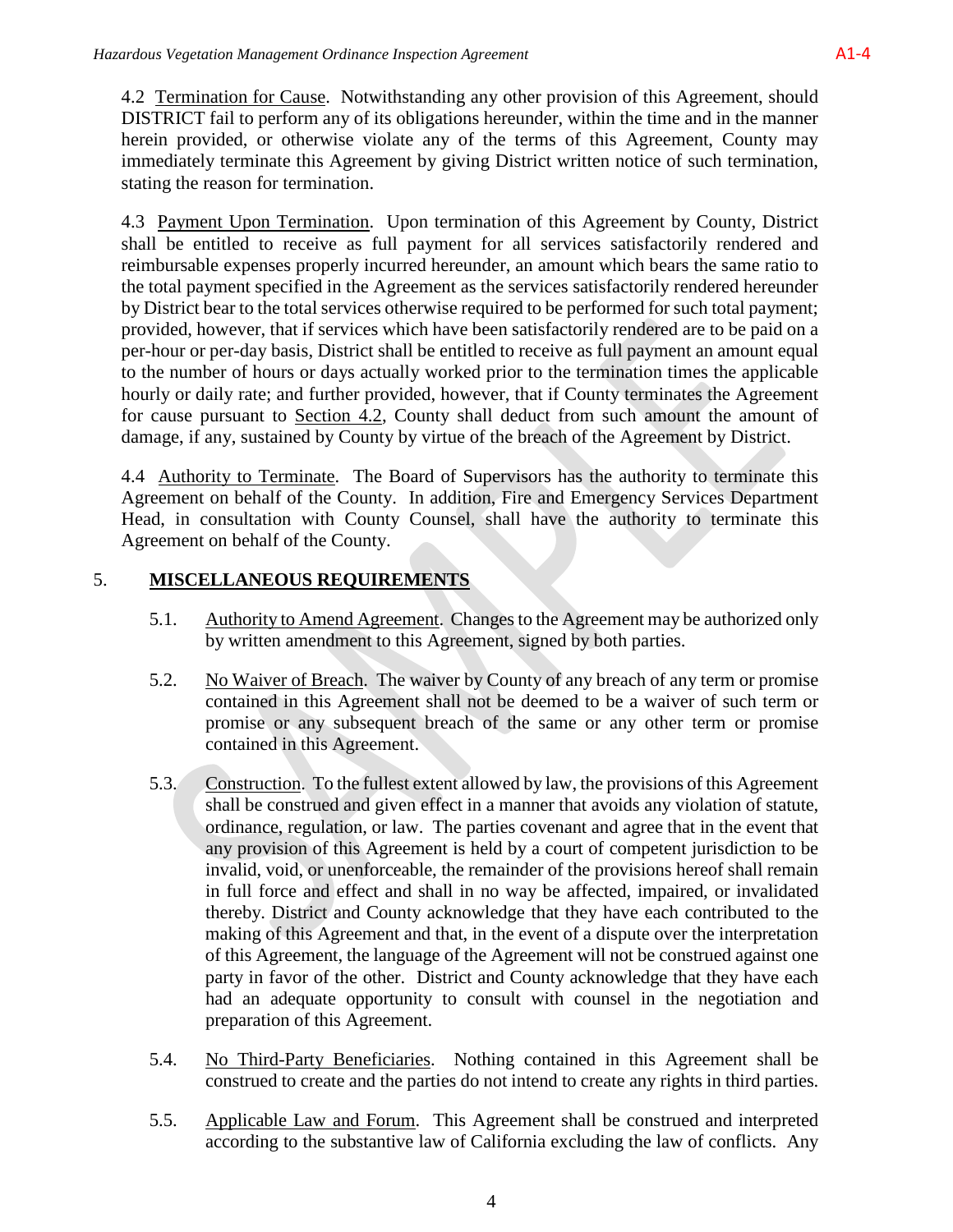action to enforce the terms of this Agreement or for the breach thereof shall be brought and tried in the County of Sonoma.

- 5.6. Captions. The captions in this Agreement are solely for convenience of reference. They are not a part of this Agreement and shall have no effect on its construction or interpretation.
- 5.7. Merger. This writing is intended both as the final expression of the Agreement between the parties hereto with respect to the included terms and as a complete and exclusive statement of the terms of the Agreement, pursuant to Code of Civil Procedure section 1856. Each Party acknowledges that, in entering into this Agreement, it has not relied on any representation or undertaking, whether oral or in writing, other than those which are expressly set forth in this Agreement. No modification of this Agreement shall be effective unless and until such modification is evidenced by a writing signed by both parties.
- 5.8. Survival of Terms. All express representations, waivers, indemnifications, and limitations of liability included in this Agreement will survive its completion or termination for any reason.
- 5.9. Time of Essence. Time is and shall be of the essence of this Agreement and every provision hereof.
- 5.10 Notices. Method and Place of Giving Notice, Submitting Bills and Making Payments. All notices, bills, and payments shall be made in writing and shall be given by personal delivery or by U.S. Mail or courier service. Notices, bills, and payments shall be addressed as follows:

TO: COUNTY:

\_\_\_\_\_\_\_\_\_\_\_\_\_\_\_\_ [Department name, address, and email Facsimile number may be included]

\_\_\_\_\_\_\_\_\_\_\_\_\_\_\_\_

\_\_\_\_\_\_\_\_\_\_\_\_\_\_\_\_

TO: DISTRICT:

\_\_\_\_\_\_\_\_\_\_\_\_\_\_\_\_ [DISTRICT name, address and email Facsimile Number may be included]

When a notice, bill or payment is given by a generally recognized overnight courier service, the notice, bill or payment shall be deemed received on the next business day. When a copy of a notice, bill or payment is sent by facsimile or email, the notice, bill or payment shall be deemed received upon transmission as long as (1) the original copy of the notice, bill or payment is promptly deposited in the U.S. mail and postmarked on the date of the facsimile or email (for a payment, on or before the due date), (2) the sender has a written confirmation of the facsimile transmission or email, and (3) the facsimile or email is transmitted before 5 p.m. (recipient's time). In all other instances, notices, bills and payments shall be effective upon receipt by the recipient. Changes may be made in the names and addresses of the person to whom notices are to be given by giving notice pursuant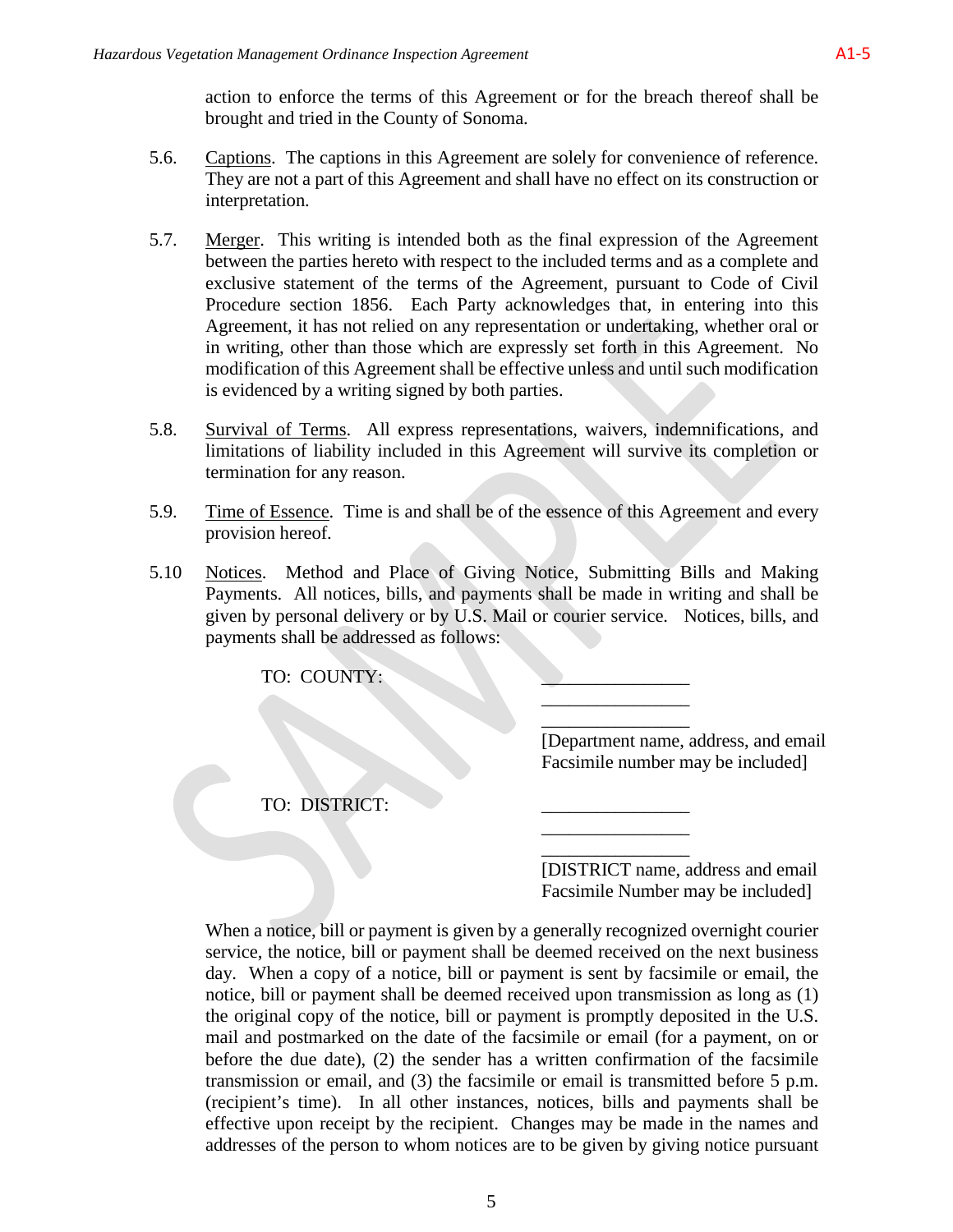to this paragraph.

- 5.11 Assignment and Delegation. Neither party hereto shall assign, delegate, sublet, or transfer any interest in or duty under this Agreement without the prior written consent of the other, and no such transfer shall be of any force or effect whatsoever unless and until the other party shall have so consented.
- 5.12 Authority. The undersigned hereby represents and warrants that he or she has authority to execute and deliver this Agreement on behalf of District.
- 5.13 Nondiscrimination. Without limiting any other provision hereunder, District shall comply with all applicable federal, state, and local laws, rules, and regulations in regard to nondiscrimination in employment because of race, color, ancestry, national origin, religion, sex, marital status, age, medical condition, pregnancy, disability, sexual orientation or other prohibited basis, including without limitation, the County's Non-Discrimination Policy. All nondiscrimination rules or regulations required by law to be included in this Agreement are incorporated herein by this reference.
- 5.14 Records Maintenance. District shall keep and maintain full and complete documentation and accounting records concerning all services performed that are compensable under this Agreement and shall make such documents and records available to County for inspection at any reasonable time. District shall maintain such records for a period of four (4) years following completion of work hereunder.
- 5.15 Status of District. The parties intend that District, in performing the services specified herein, shall act as an independent contractor and shall control the work and the manner in which it is performed. District is not to be considered an agent or employee of County and is not entitled to participate in any pension plan, worker's compensation plan, insurance, bonus, or similar benefits County provides its employees. In the event County exercises its right to terminate this Agreement, County expressly agrees that it shall have no recourse or right of appeal under rules, regulations, ordinances, or laws applicable to employees.

IN WITNESS WHEREOF, the parties hereto have caused this Agreement to be executed.

| <b>FIRE</b><br>PROTECTION DISTRICT | <b>COUNTY OF SONOMA</b>                                            |
|------------------------------------|--------------------------------------------------------------------|
| $\mathbf{By:}$<br>Title:           | By: $\frac{1}{2}$<br>Interim Director, Fire and Emergency Services |
| Date: $\qquad \qquad$              |                                                                    |
|                                    | <b>APPROVED AS TO FORM:</b>                                        |
|                                    | $\mathbf{B}$ y:<br><b>Deputy County Counsel</b>                    |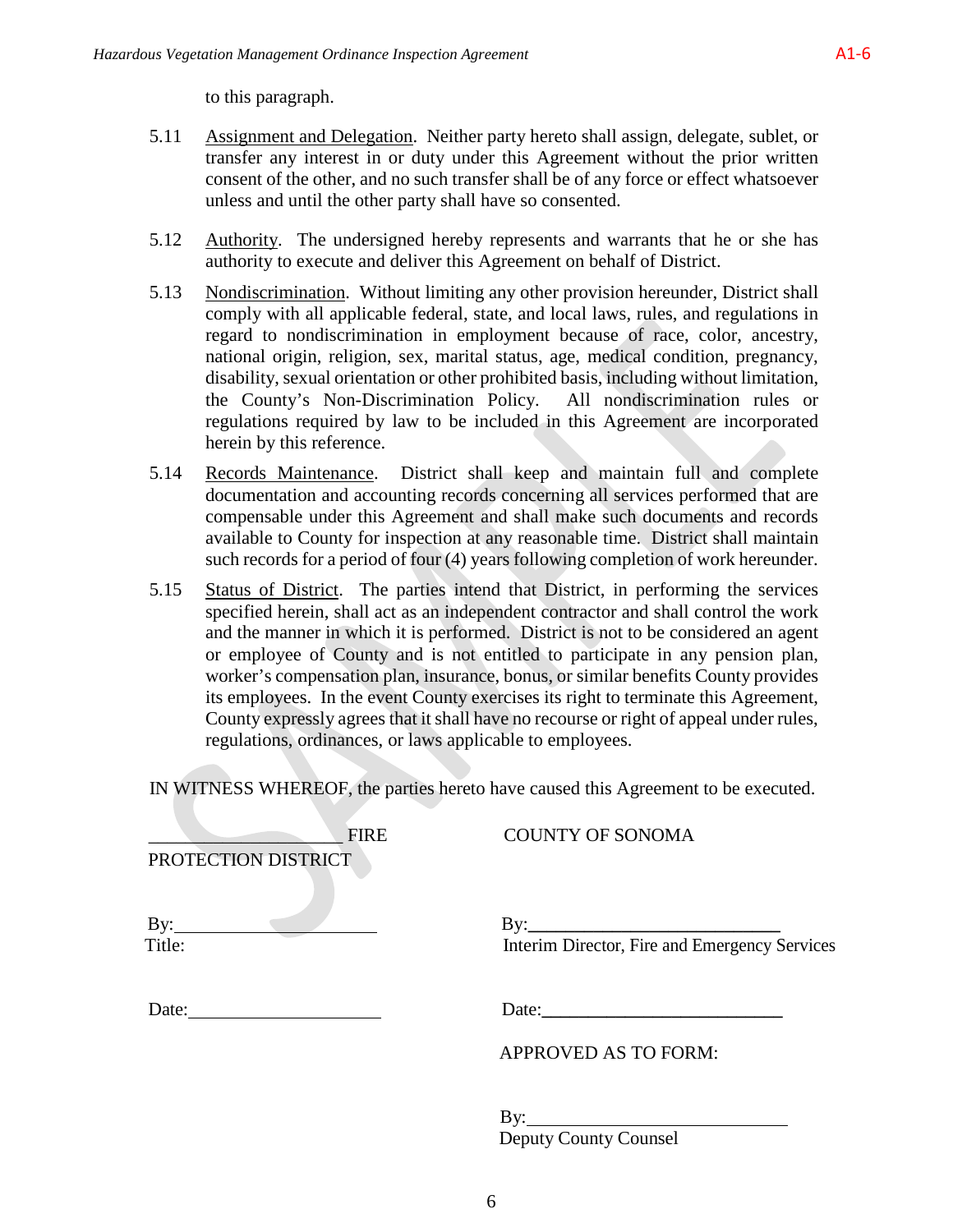| ●●000 Verizon 〒 |                | 4:39 PM                  |                                             | ₹ 65%   |
|-----------------|----------------|--------------------------|---------------------------------------------|---------|
| Cancel          | $\circledcirc$ | iø,<br>$\leftrightarrow$ |                                             | Update  |
|                 |                |                          |                                             |         |
|                 |                |                          | Location<br>۰<br>Lat: $38.$<br>* Long: -122 |         |
|                 |                |                          | FITCH MOUNTAIN RD                           | ×       |
|                 |                |                          | SitusFormatted2<br>UNINCORP COUNTY CA       | $\geq$  |
|                 | <b>Leits</b>   |                          | MailingAddress1<br>AVE # B                  | $\!>$   |
|                 |                |                          | MailingAddress2<br><b>HEALDSBURG CA</b>     | $\,>\,$ |
|                 |                |                          | MailingAddress3                             | $\geq$  |
|                 |                |                          | ContactPhoneNumber                          | $\geq$  |
|                 |                | <b>Hin Maunfall</b>      | EmailAddress                                | ×       |
|                 |                |                          | InspectionHours                             | $\,$    |
|                 |                |                          | FlammableVeg                                | ×       |
|                 |                |                          | DeadDyingVeg                                | $\geq$  |
|                 |                |                          | GrassCombustibleVeg                         | ×       |
|                 |                |                          | Trees10ftPerimeter<br>Violation             | $\geq$  |
|                 |                |                          | ClearanceFireAccess                         | ×       |
|                 |                |                          | StorageCombustibleRubbish                   | s       |
|                 |                |                          |                                             |         |

# ESRI Collector App: Vegetation Management Inspector Application

This graphic is an example of the home screen of the collector App Inspection platform.

Collector app tracks the inspector's location in reference to approximate parcel lines.

When inspectors click on a particular parcel, parcel data from Assessors records is pre-populated in the inspection form. Inspection data, such as observed violations, are noted in the app, and any site photos are appended to the site record.

This data is downloaded in a spreadsheet (see following page.)

| Map Key |                                                               |
|---------|---------------------------------------------------------------|
|         | <b>Unimproved Parcel</b>                                      |
|         | <b>Unimproved Parcel</b>                                      |
|         | Parcels outside of County jurisdiction or larger than 5 acres |
|         | Inspected, No violation                                       |
|         | Inspected, First Violation                                    |
|         | Inspected, Second Violation                                   |
|         | Uninspected                                                   |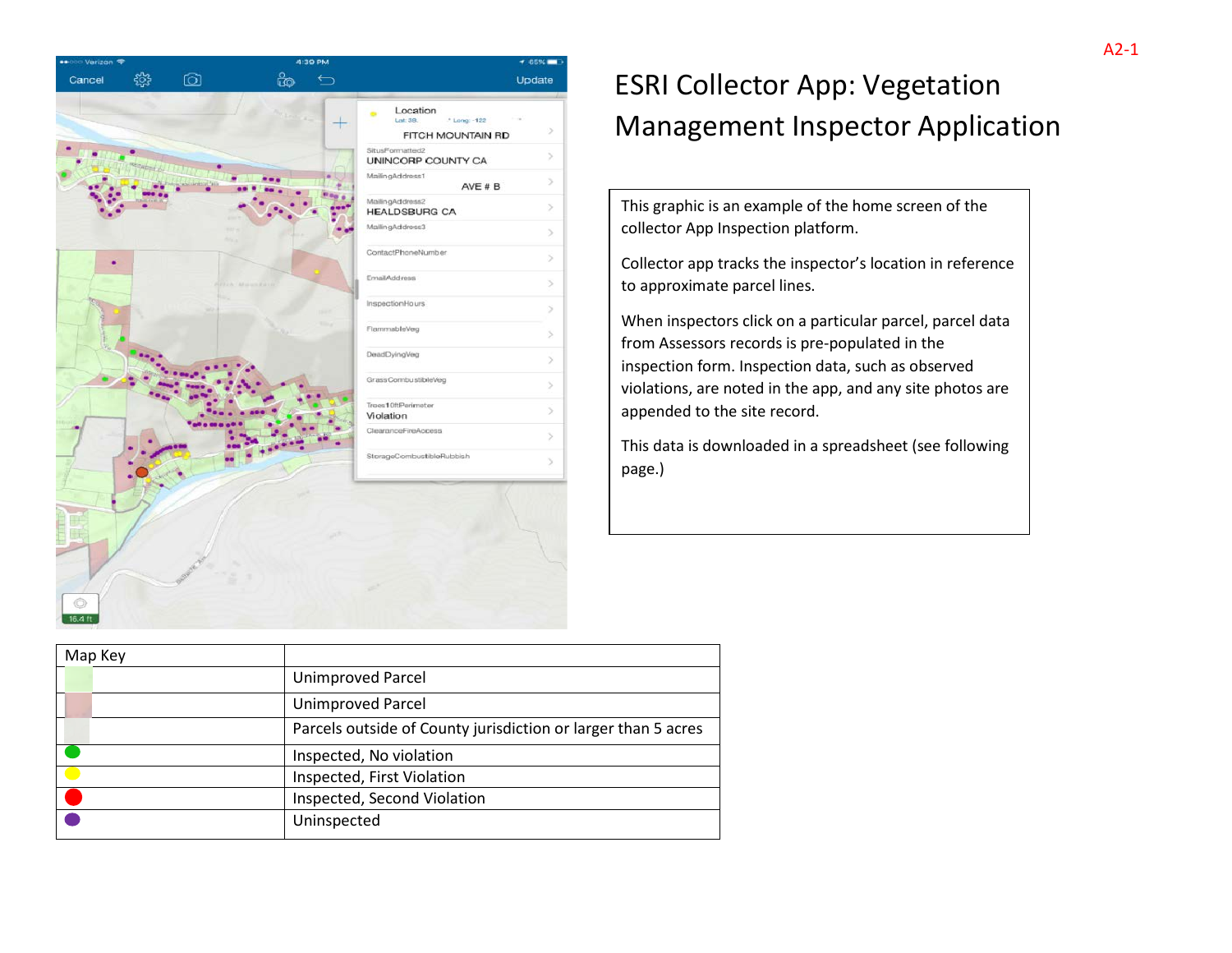# ESRI Collector Map Vegetation Management Inspector Application: Inspection data

Collector App collects 45 data elements for improved parcels, and 29 elements unimproved parcels. Some data, such as site address and property owner are downloaded into Collector from the County database. Inspection elements, such as noted violations, comments, and photos are captured per parcel. We can then download inspection data into Excel spreadsheets to track per-parcel and program-wide progress and analysis. Following is a limited example of the data download.

| Inspect Last | Inspect | Inspect<br><b>Status</b> | Can Be    |                          |           | <b>STREET</b> |             | <b>OWNER</b><br><b>MAILING</b> | INSPECTION  |
|--------------|---------|--------------------------|-----------|--------------------------|-----------|---------------|-------------|--------------------------------|-------------|
| <b>Name</b>  | Date    | No                       | Inspected | Address Visible          | Street No | <b>NAME</b>   | <b>CITY</b> | <b>ADDRESS</b>                 | <b>TIME</b> |
| Smith        | 10/3/17 | 1st                      | Yes       | Yes - Without Reflective | 111       | Street        | Town        |                                | 15 min      |
| Smith        | 8/8/17  | 2 <sub>nd</sub>          | Yes       | Yes - Without Reflective |           | Street        | Healdsburg  |                                | 15 min      |

| A_REMOVE ALL      |                | C_REM<br><b>OVE</b> |                   |                    |                    |                 |                  |                  |                  |
|-------------------|----------------|---------------------|-------------------|--------------------|--------------------|-----------------|------------------|------------------|------------------|
| <b>BRANCHES</b>   |                | <b>DEAD</b>         |                   |                    |                    |                 |                  |                  |                  |
| WITHIN 10 FT      | <b>B REMO</b>  | <b>DYING</b>        | D_REMOVE          |                    |                    | G RELOCA        | H_CUTANN         | I REDUCE         | <b>J_ALL</b>     |
| OF ANY            | <b>VELEAVE</b> | <b>TREESB</b>       | <b>DEAD DYING</b> |                    |                    | <b>TEEXPOSE</b> | <b>UALGRASS</b>  | <b>FUEL</b>      | <b>EXPOSED</b>   |
| <b>CHIMNEY OR</b> | SNEEDLE        | <b>RANCH</b>        | GRASS             | E REMOVEDYINGGRASS | F REMOVEFLAMABL    | <b>DWOODPI</b>  | <b>ESFORBS4I</b> | SEPARATION       | <b>WOODPILES</b> |
| <b>STOVEPIPE</b>  | <b>SVEG</b>    | ES                  | <b>PLANTS</b>     | LEAVESNEEDLE       | <b>EVEGETATION</b> | <b>LES</b>      | <b>NCHES</b>     | <b>CTC GUIDE</b> | 10' CLEAR        |
|                   |                |                     | Violation         |                    |                    |                 |                  |                  |                  |
|                   | Violation      |                     | Violation         |                    |                    |                 | Violation        |                  |                  |